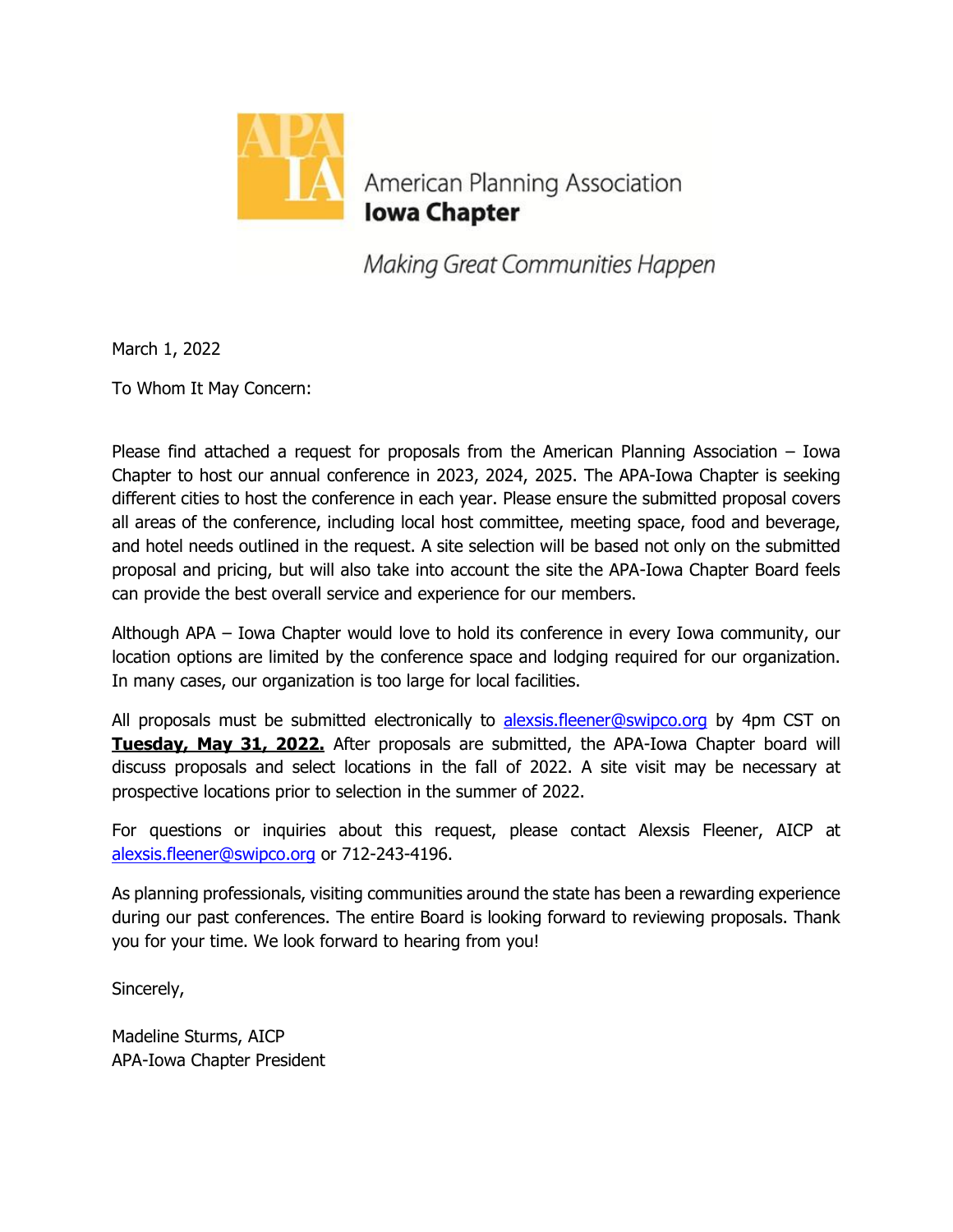## **APA-Iowa Chapter Conference Request for Proposal**

## **Organization**

American Planning Association – Iowa Chapter (APA-IA)

### **Contact**

Alexsis Fleener | APA-Iowa Chapter Board Member Southwest Iowa Planning Council | 1501 SW 7<sup>th</sup> St. | Atlantic, IA 50022 Alexsis.fleener@swipco.org | (712) 243-4196

#### **Statement of Need**

APA-Iowa Chapter seeks a facility, or combination of facilities, that can provide the lodging, meeting exhibition, and food and beverage space needs of approximately 200 conferees and 20 exhibitors. Preference is given to properties that can host lodging and meeting space onsite; however, proposals will be considered that include a hotel and a conference/convention center or university meeting space. If multiple facilities will be used, they must be within a close walking distance.

#### **Local Host Committee Responsibilities**

A strong local host committee is desired to coordinate many conference details and work with the APA-Iowa Executive Board in planning the conference. Some duties of the local host committee will include designing mobile workshops, coordinating with venues and caterers, providing appropriate signage, and soliciting sponsorships among other things. In the past, successful local host committees have utilized the local Convention and Visitors Bureau and/or Chamber of Commerce to help facilitate the conference details. Please document the areas ability to support a local host committee by providing names and roles of those expected to be on the local host committee.

#### **Conference Schedule**

A typical conference schedule is attached showing the approximate sessions and break out times including times when food will be provided.

#### **Mobile Workshops**

Close proximity to innovative projects and potential locations for mobile workshops should be considered. Mobile workshops are typically 3 hour excursions including transportation time and should be eligible for AICP CM Credits. Provide three suggestions of potential mobile workshops.

#### **Progressive Dinner**

There has been a Progressive Dinner event on Wednesday evening, featuring three local restaurants – one for appetizers, one for a main course, and one for dessert. Registrants pay an additional fee to attend this event. Provide suggestions for potential venues with a capacity of 50 people. Locations within walking distance preferred.

#### **Reception Venue**

A reception is hosted on Thursday evening which is held at a unique location from the conference venue to help showcase the community. APA-Iowa typically provides light hors d'oeuvres and drink tickets for registrants with a cash bar available. Provide list of potential venues with a capacity of 225.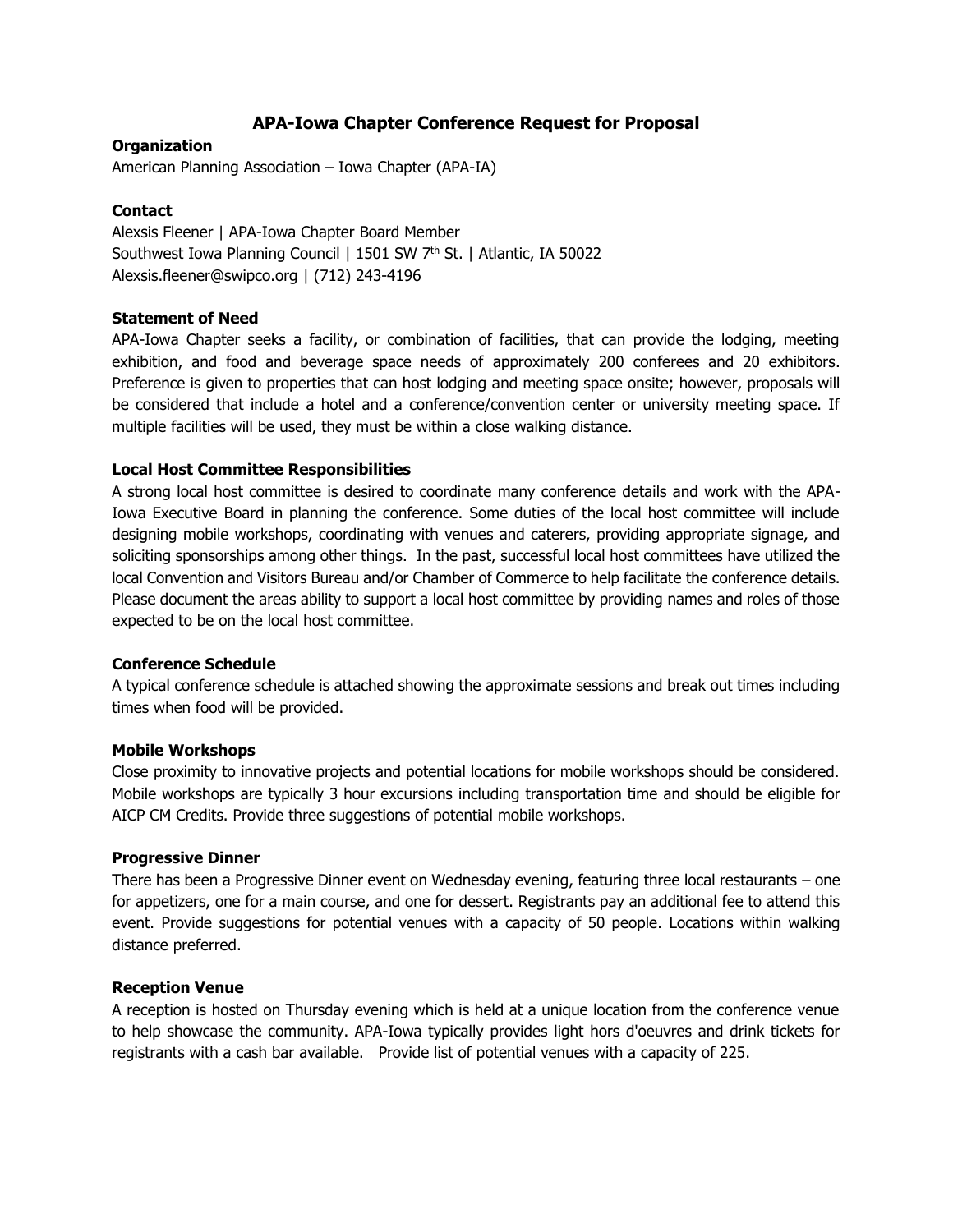## **Accessibility/Special Needs**

Typical dietary needs include vegetarian and gluten-free. All venues need to be wheelchair accessible and the hotel should offer accessible rooms.

## **Hotel Accommodations**

A new law in the State of Iowa effective January 1, 2022, requires that public employees must stay at a hotel that has completed the Human Trafficking Prevention Training. Since this law applies to many of the conference attendees, it will be important that the conference hotel and/or hotels in the vicinity should complete the training and be registered on the following website[: https://stophtiowa.org/certified-locations.](https://stophtiowa.org/certified-locations) Successful proposals must ensure that all lodging facilities included as part of the submittal has or will have this training in place before the conference.

## **Desired Concessions**

- Free wi-fi for conference attendees in exhibit space and conference location
- Free parking
- All AV needs will be provided by the conference center including computers, projectors, and audio

#### **Event History**

| <b>Facility</b>                               | <b>City</b>           | <b>Date</b>  | <b>Attendance</b> | <b>Theme</b>                                                                              |
|-----------------------------------------------|-----------------------|--------------|-------------------|-------------------------------------------------------------------------------------------|
| <b>Bridge View</b><br>Center                  | Ottumwa               | October 2022 | <b>TBD</b>        | <b>TBD</b>                                                                                |
| <b>Iowa Event Center</b>                      | Des Moines            | October 2021 | 198               | Regionalism: Planning<br>Knows No Boundaries                                              |
| Virtual                                       | Virtual*              | October 2020 | 579               | Planning & Adapting                                                                       |
| Graduate Iowa<br>City                         | Iowa City             | October 2019 | 260               | Multiplicity: planning for<br>communities in a state of<br>change                         |
| Mid-America<br>Center                         | <b>Council Bluffs</b> | October 2018 | 164               | <b>Planning Unlimited:</b><br><b>Council Bluffs Unlike</b><br>Anywhere Else On<br>Purpose |
| <b>Grand River</b><br>Center                  | Dubuque*              | October 2017 | 227               | Envision   Engage  <br>Empower                                                            |
| Pzazz! Resort<br><b>Hotel and Casino</b>      | <b>Burlington</b>     | October 2016 | 190               | Bridges to the Future:<br><b>Building Partnerships</b>                                    |
| Sioux City<br><b>Convention Center</b>        | Sioux City            | October 2015 | 184               | Reinvest, Reimagine,<br>Retain: Planning for<br><b>Tomorrow's Generation</b>              |
| Music Man Square                              | Mason City*           | October 2014 | 276               | <b>Making Places Great</b>                                                                |
| Doubletree by<br>Hilton                       | Cedar Rapids          | October 2013 | 175               | From Disaster to<br><b>Discovery</b>                                                      |
| Gateway                                       | Ames                  | October 2012 | 170               | <b>Emerging Planning</b><br>Paradigms                                                     |
| <b>RiverCenter</b>                            | Davenport*            | October 2011 | 279               | Motate                                                                                    |
| Mid American<br>Center                        | <b>Council Bluffs</b> | October 2010 | 183               | Sustainably Rebuilding<br>the Heartland                                                   |
| <b>Embassy Suites</b>                         | Des Moines            | October 2009 | 201               | Yes We CanPlan                                                                            |
| <b>Sioux City</b><br><b>Convention Center</b> | <b>Sioux City</b>     | October 2008 |                   | Explore Planning in<br>Successful, Surprising,<br>Sioux City                              |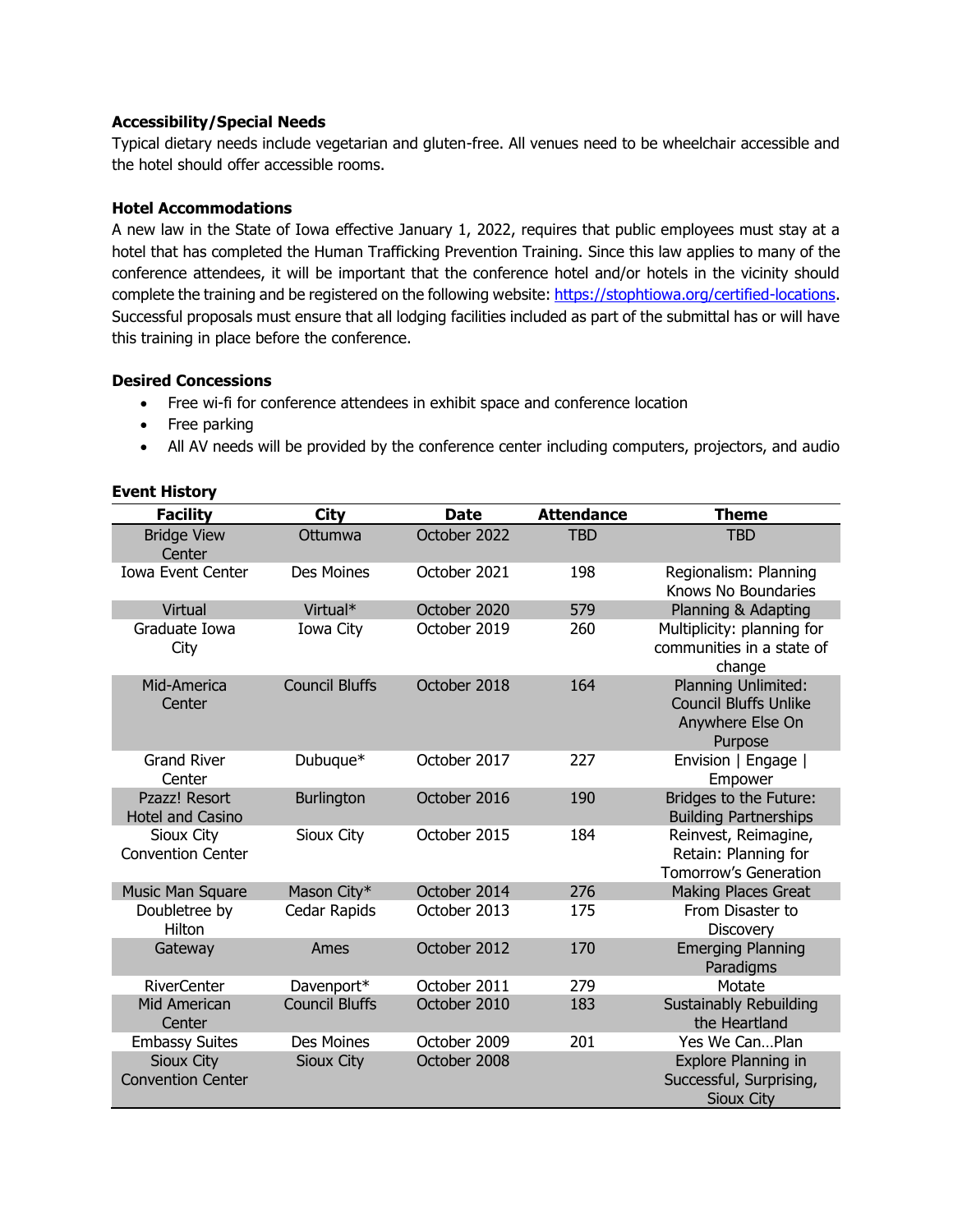| <b>Grand River</b><br>Center            | Dubuque*         | October 2007 | 260                            | Rolling on the River                             |
|-----------------------------------------|------------------|--------------|--------------------------------|--------------------------------------------------|
| <b>Iowa Memorial</b><br><b>Union</b>    | Iowa City        | October 2006 | 116                            | <b>Making Great</b><br><b>Communities Happen</b> |
| Polk County<br><b>Convention Center</b> | Des Moines       | October 2005 | <b>With ASLA</b><br>Conference | Green Infrastructure                             |
|                                         | Indianapolis, IN | October 2004 |                                |                                                  |
| <b>Best Western</b><br>Starlight        | Fort Dodge       | October 2003 |                                | Economic Development                             |
| <b>Hotel Fort Des</b><br><b>Moines</b>  | Des Moines*      | October 2002 |                                | Telling the Planning Story                       |
| $\cdots$<br>----                        | .                |              |                                |                                                  |

• \*Upper Midwest Conference

# **Event Profile**

| <b>APA-Iowa Chapter Annual Conference</b> |                                            |  |  |
|-------------------------------------------|--------------------------------------------|--|--|
| 1 <sup>st</sup> Choice Date               | $2nd$ Week in October (Wednesday – Friday) |  |  |
| 2 <sup>nd</sup> Choice Date               | $3rd$ Week in October (Wednesday – Friday) |  |  |

## **Venue Requirements**

| <b>Guest rooms</b> | <b>Room Block Size</b> |
|--------------------|------------------------|
| Tuesday            | 10                     |
| Wednesday          | 80                     |
|                    | 80                     |

| Date      | <b>Meeting Space Requirement</b>          | Time                       | <b>Capacity</b> |
|-----------|-------------------------------------------|----------------------------|-----------------|
| Wednesday | Registration &<br><b>Exhibition Space</b> | 1:00 pm $-$<br>$5:00$ pm   | 20 exhibitors   |
| Wednesday | <b>General Session Room</b>               | 1:00 pm $-$<br>$5:00$ pm   | 225 People      |
| Wednesday | Three break out rooms                     | 1:00 pm $-$<br>$5:00$ pm   | 75 People       |
| Thursday  | Registration &<br><b>Exhibition Space</b> | $7:00$ am $-$<br>$5:00$ pm | 20 exhibitors   |
| Thursday  | <b>General Session Room</b>               | $7:00$ am $-$<br>$5:00$ pm | 225 People      |
| Thursday  | Three break out rooms                     | $7:00$ am $-$<br>$5:00$ pm | 75 people       |
| Friday    | Registration &<br><b>Exhibition Space</b> | $7:00$ am $-$<br>$1:00$ pm | 20 exhibitors   |
| Friday    | <b>General Session Room</b>               | $7:00$ am $-$<br>$1:00$ pm | 225 People      |
| Friday    | Three break out rooms                     | $7:00$ am $-$<br>$1:00$ pm | 75 people       |

| <b>Exhibition Description and Needs</b> |                                                            |  |  |
|-----------------------------------------|------------------------------------------------------------|--|--|
| <b>Exhibition Setup</b>                 | Wednesday morning                                          |  |  |
| <b>Exhibition Teardown</b>              | Friday afternoon                                           |  |  |
| Type of Exhibits                        | 8' skirted tables with electrical access & internet        |  |  |
| <b>Exhibits Expected</b>                | 20                                                         |  |  |
| Security                                | Private space that must be secured and locked each evening |  |  |